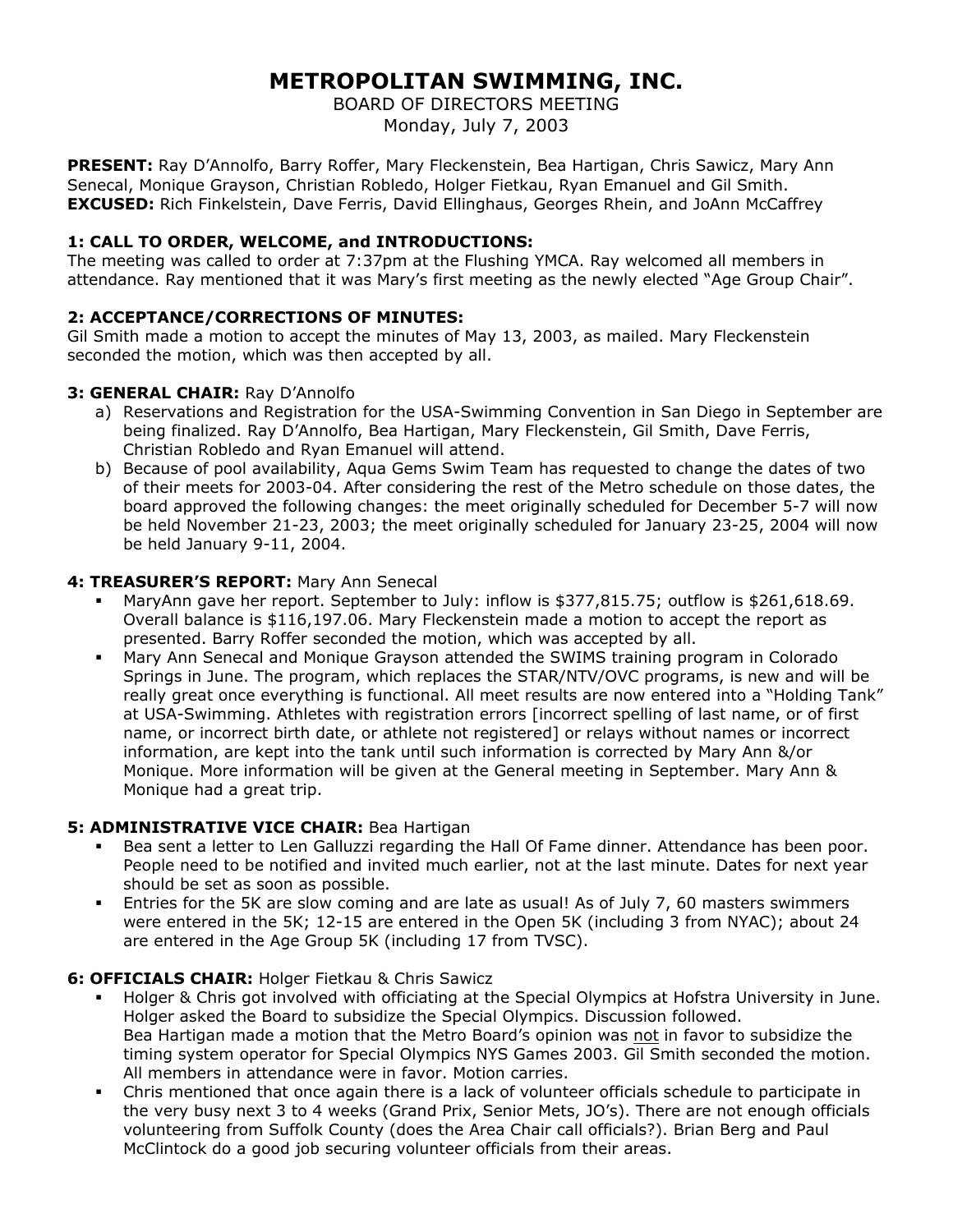# **7: SENIOR CHAIR: Dave Ferris**

Dave was unable to attend the meeting.

- Very small Senior Mets at this time (entries due July 8). Still trying to finalize positions of announcer, clerk of course, meet marshals, etc.
- Lehman College proposal: the board reviewed the "Lehman Rental Proposal". Mary Fleckenstein made a motion to accept the proposal sent by Marty Zwiren. Gil Smith seconded the motion, which was then accepted by all. Bea Hartigan asked to have more coolers with water on deck.

# **8: AGE GROUP CHAIR:** Mary Fleckenstein

- The awards for JO's have been ordered for long course 2003 and short course 2004.
- Summer Zones: as of now, two coaches have requested to go. We need 6-8 coaches! Christian Robledo will not be able to attend Zones because he will be swimming at Nationals in College Park, MD at that time.

# **9: COACHES REPRESENTATIVE:** Gil Smith

Gil received a letter from the American Swim Coach Association regarding "Coach of the Year" for 2003. Previous year's recipients were Carolyn Johnson (BGNW: 2000), Kevin Stone (YMID: 2001) and Matt Gilman (AGUA: 2002). After discussion, the board nominated Dragos Coca of LaGuardia (LGAC) for this year's award.

# 10: **ATHLETES REP:** Christian Robledo and Ryan Emanuel

- Athletes' reps will try to set up a working committee.
- They will get ready for the September meeting and prepare an agenda for the mandatory athletes meeting at the House of Delegates of September.

# **11: ZONE TEAM COODINATOR:** Barry Roffer

All hotel reservations (including those for 10-under swimmers) must go through Barry in order to get reduced rate for Long Course Zones in Pittsburgh.

## 12: REGISTRATION COODINATOR: Barry Roffer

Registrations are quiet at this time.

- Barry attended the training for the registration part of SWIMS in San Antonio, Texas. The new "SWIMS" program will be in effect in July.
- It is extremely important that coaches have the exact information in their team manager database. Swimmers ID numbers must be entered exactly as on their cards. Last name, complete first name, middle initial and exact birth date must be included. Teams that used to use "Z" as middle initial must stop this practice.
- All registrations should be done on the Hy-Tek Team Manager and every team should correct their database. More info will be given at general meeting.

## **13: TECHNICAL PLANNING:**

David Ellinghaus was unable to attend the meeting.

- The technical planning meeting is scheduled for Tuesday, July 22, 2003 at 6:30pm at the Boys & Girls Clubs of Northern Westchester. Cut-off times for the 2004 championship meets will be decided then.
- We need to finalize the redistricting of Metro teams for North, Middle and South Age group meet.
- Ray reminded that cuts for the Age Group championships should be 1/100 sec. slower than JO cuts. No swimmer with JO or ZQ times should be at Age Group meet.

## **14: SAFETY COORDINATOR:**

JoAnn was unable to attend.

- Bea mentioned that Safety and Adapted Swimming would not be held at the same time at Convention.
- Coaches are reminded to renew their CPR every year!